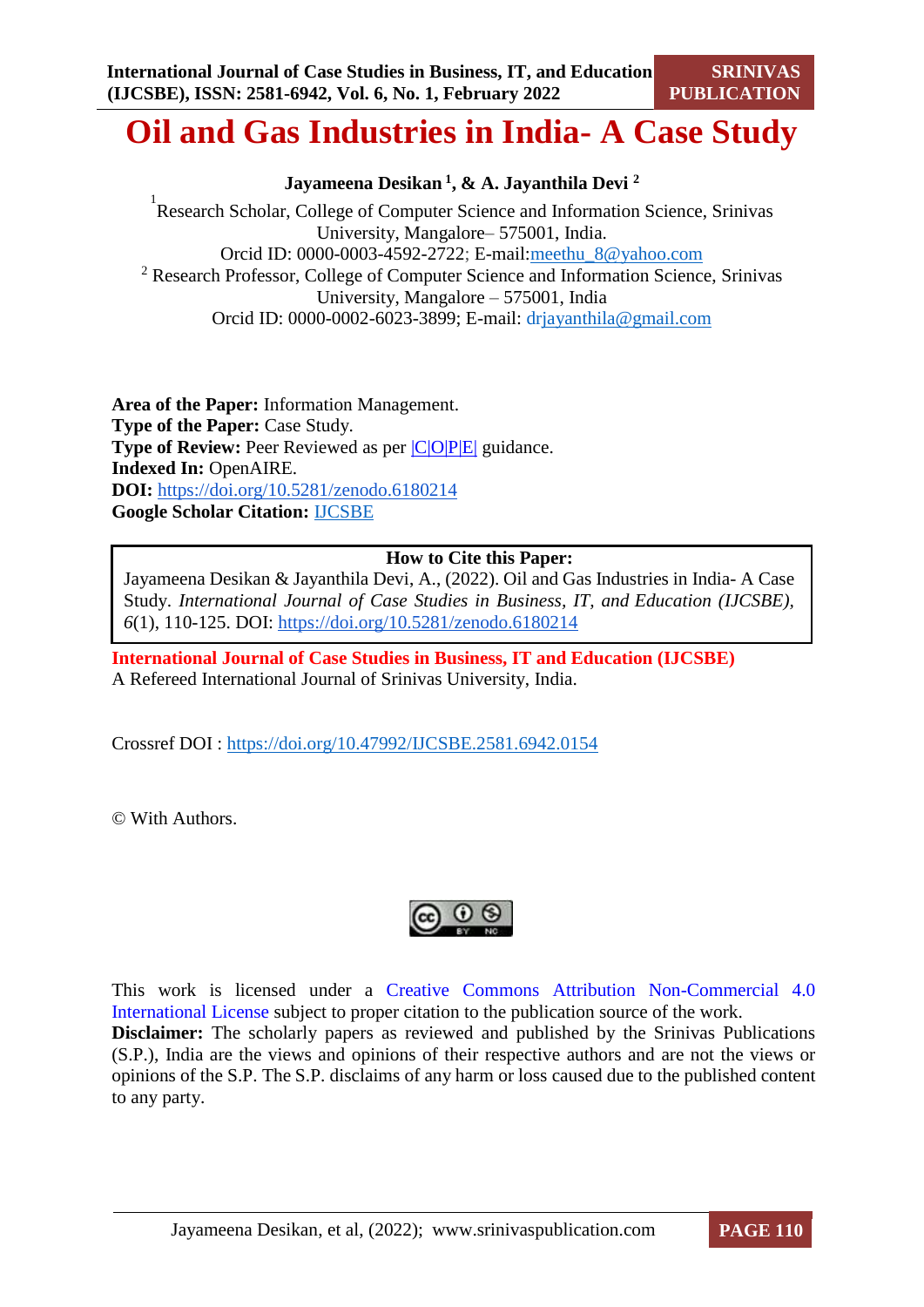## **Oil and Gas Industries in India- A Case Study**

**Jayameena Desikan <sup>1</sup> , & A. Jayanthila Devi <sup>2</sup>**

<sup>1</sup> Research Scholar, College of Computer Science and Information Science, Srinivas University, Mangalore– 575001, India. Orcid ID: 0000-0003-4592-2722; E-mail[:meethu\\_8@yahoo.com](mailto:meethu_8@yahoo.com) <sup>2</sup> Research Professor, College of Computer Science and Information Science, Srinivas University, Mangalore – 575001, India Orcid ID: 0000-0002-6023-3899; E-mail: d[rjayanthila@gmail.com](mailto:jayanthila@gmail.com)

## **ABSTRACT**

**Purpose:** *The petroleum industry is one of the India's core industries, and it has a significant impact on decision-making in the critical sectors of the India's economy. Oil and Natural Gas Industries occupies the core in the world's energy market. These enterprises assumes a significant part in each nation's economy and monetary development of India is firmly connected with its energy interest. Investment in this industry is continuously increasing as the energy demand is also continuously increasing in India. This paper will discuss and analyze about the Oil and Gas Industries of India related to multiple factors impacting these industries which includes technological trends, innovations, corporate social responsibility, research and development, Covid-19 impact and its related economic impact.*

**Design/Methodology/Approach:** *Oil and Gas Industries are chosen and in depth analysis done by getting data from websites, journal, articles and blogs. Focused on Industry related objects, studied, evaluated and compared various points related to oil and gas industries.*

**Findings/Result:** *Oil and Gas Industries are analyzed by understanding and studying the different aspects of these industries. Indian monetary development is additionally affected due to these businesses. Alternatives to Oil and Natural Gas, technological innovations and research and development as recommendations are also discussed and suggested.*

**Originality/Value:** *Oil and Gas Industries data from different sources studied and documented.* 

**Paper Type:** C*ase study analysis.*

**Keywords:** Oil and Gas Industry, Upstream, Downstream, Midstream, CSR, Innovations, Covid19 impact, SWOC analysis.

#### **1. INTRODUCTION :**

The country's first oil resources were discovered during 1889 near the city of Digboi in Assam. The discovery of gas reserves during 1960 in the Indian states of Assam and Gujarat established the framework for India's natural gas business. However, during 1970 huge reserves of natural gas was discovered by ONGC in the South Basin areas. Until the 1970s, the production of petroleum and the search of new places for petroleum extraction were primarily limited to India's north-eastern states. However, the Indian petroleum sector had a turnaround when the Industrial Policy Resolution of 1956 was established, emphasizing the goal of expansion and promotion of businesses in India. There are different organizations dealing with sustainable assets yet at the same time the interest for oil and gas is on the ascent in India. Natural reserves are insufficient to meet the country's energy demand, hence India imports its oil from other countries about one third of its requirements [1] [2]. This article will explore and analyze various factors related to oil and gas industries which includes technological trends, innovations, corporate social responsibility, research and development, Covid-19 impact and its related economic impact.

#### **2. RELATED WORKS :**

The below table reviews the findings in the field of Oil and Gas Industries by different authors across the world.

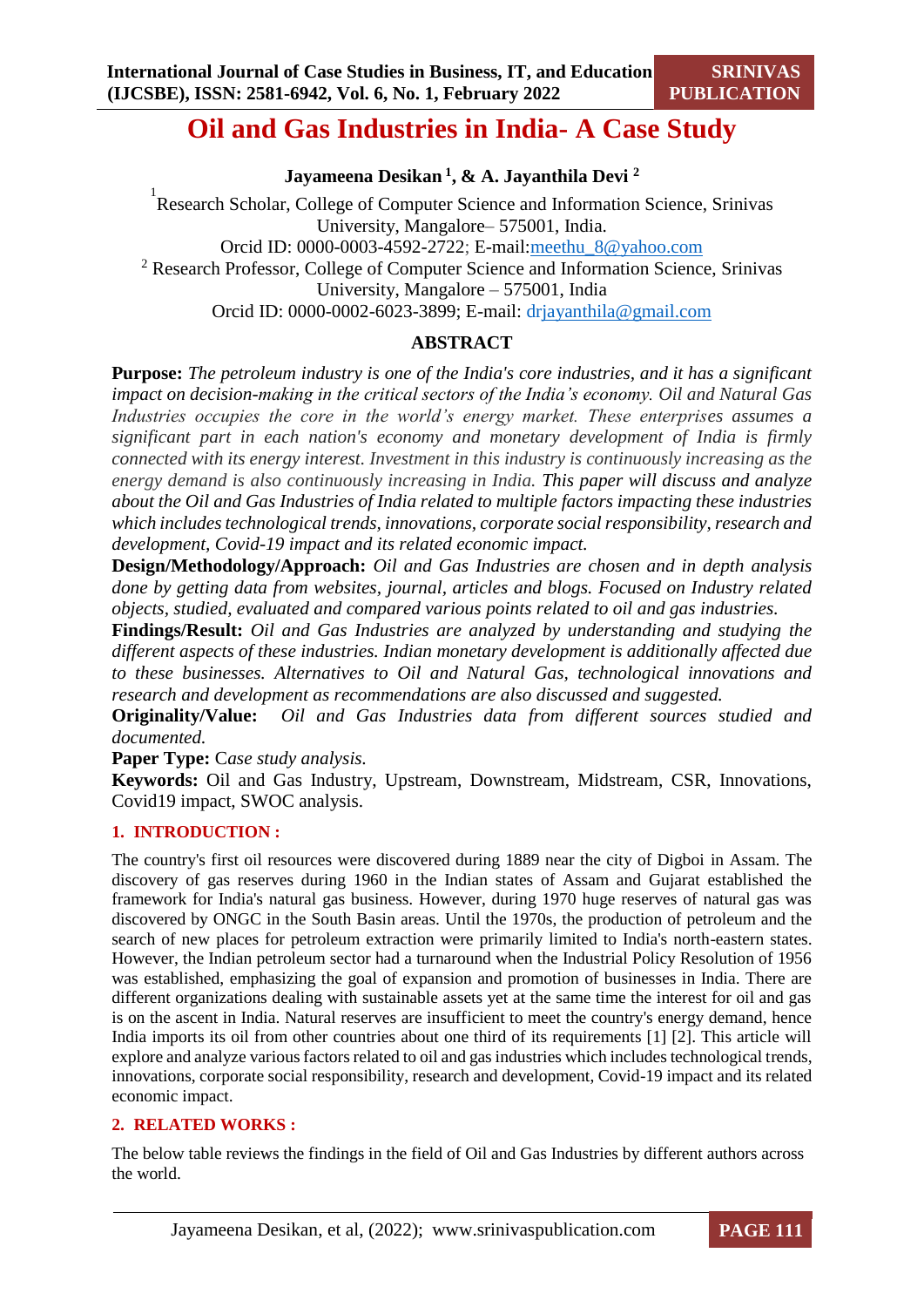| SI.<br>No.     | <b>Area of Study</b>                           | <b>Focus</b>                                                                                                                                                         | <b>Reference</b>                                                                                                                                       |
|----------------|------------------------------------------------|----------------------------------------------------------------------------------------------------------------------------------------------------------------------|--------------------------------------------------------------------------------------------------------------------------------------------------------|
| $\mathbf{1}$   | <b>Block Chain</b><br>Technology               | Block chain Technology in the Oil<br>and Gas Industry: A Review of<br>Applications, Opportunities,<br>Challenges, and Risks                                          | Lu, H., Huang, K., Azimi, M.,<br>& Guo, L. (2019) [3]                                                                                                  |
| $\overline{2}$ | Digital Technology                             | Overview of Oil and Gas Industry,<br>Research Trends, digital impacts,<br><b>Opportunities and Challenges</b>                                                        | Wanasinghe, T. R.,<br>Wroblewski, L., Petersen, B.<br>K., Gosine, R. G., James, L.<br>A., de Silva, O., Mann, G. K.<br>I., & Warrian, P. J. (2020) [4] |
| 3              | Innovation in Oil<br>and Gas industry<br>types | How innovation and R&D happen in<br>the upstream oil $\&$ gas industry:<br>Insights from a global survey                                                             | Perrons, R. K. (2014) [5]                                                                                                                              |
| $\overline{4}$ | Oil and Gas<br>Industry service<br>strategy    | Implementation and execution of<br>industrial service strategy                                                                                                       | Kumar, R., Markeset, T., &<br>Kumar, U. (2006) [6]                                                                                                     |
| $\overline{5}$ | Economic Impact                                | The Impact of Oil Price Shocks on<br>the Economic Growth of Selected<br><b>MENA1 Countries</b>                                                                       | Hakan Berument, M., Basak<br>Ceylan, N., & Dogan, N.<br>$(2010)$ <sup>[7]</sup>                                                                        |
| 6              | Economic Impact                                | Economic Activities and Oil Price<br>Shocks in Indian Outlook: Direction<br>of Causality and Testing<br>Cointegration.                                               | Sharma, P., & Shrivastava, A.<br>K. (2021). [8]                                                                                                        |
| $\overline{7}$ | Corporate Social<br>Responsibilities           | Elements of CSR in India: exceptional<br>reference to oil and gas industry.                                                                                          | Bhatt, S., & Sharma, D.<br>$(2019)$ [9]                                                                                                                |
| 8              | Corporate Social<br>Responsibilities           | Institutionalization of Corporate<br>Social Responsibility (CSR) in India<br>and Its Effects on CSR Reporting: A<br>Case Study of the Petroleum and Gas<br>Industry. | Banerjee, S. (2019) [10]                                                                                                                               |
| 9              | Covid-19 Impact                                | Price impact on Crude Oil and<br>Natural Gas because of COVID19                                                                                                      | Meher, B. K., Hawaldar, I. T.,<br>Mohapatra, L., & Sarea, A.<br>M. (2020) [11]                                                                         |
| 10             | Covid-19 Impact                                | Digital change in the oil and gas area<br>during Coronavirus pandemic                                                                                                | Hawash, B., Abuzawayda, Y.<br>I., Mokhtar, U. A., Yusof, Z.<br>M., & Mukred, M. (2020)<br>$[12]$                                                       |

| Table 1: Summarizes the findings by various authors |  |  |
|-----------------------------------------------------|--|--|
|                                                     |  |  |

## **3. OBJECTIVES :**

- (1) To analyze and understand the overview of Oil and Gas Industries.
- (2) To assess and comprehend the various sorts of Oil and Gas Industries.
- (3) To study and understand the Top 10 Oil and Gas industry trends and their innovations.
- (4) To direct the SWOC investigation for the Oil and Gas Industries.
- (5) To talk about the best 10 Oil and Gas organizations in India.
- (6) To understand the Corporate Social Responsibility in these Industries.
- (7) To report the Covid19 impact.

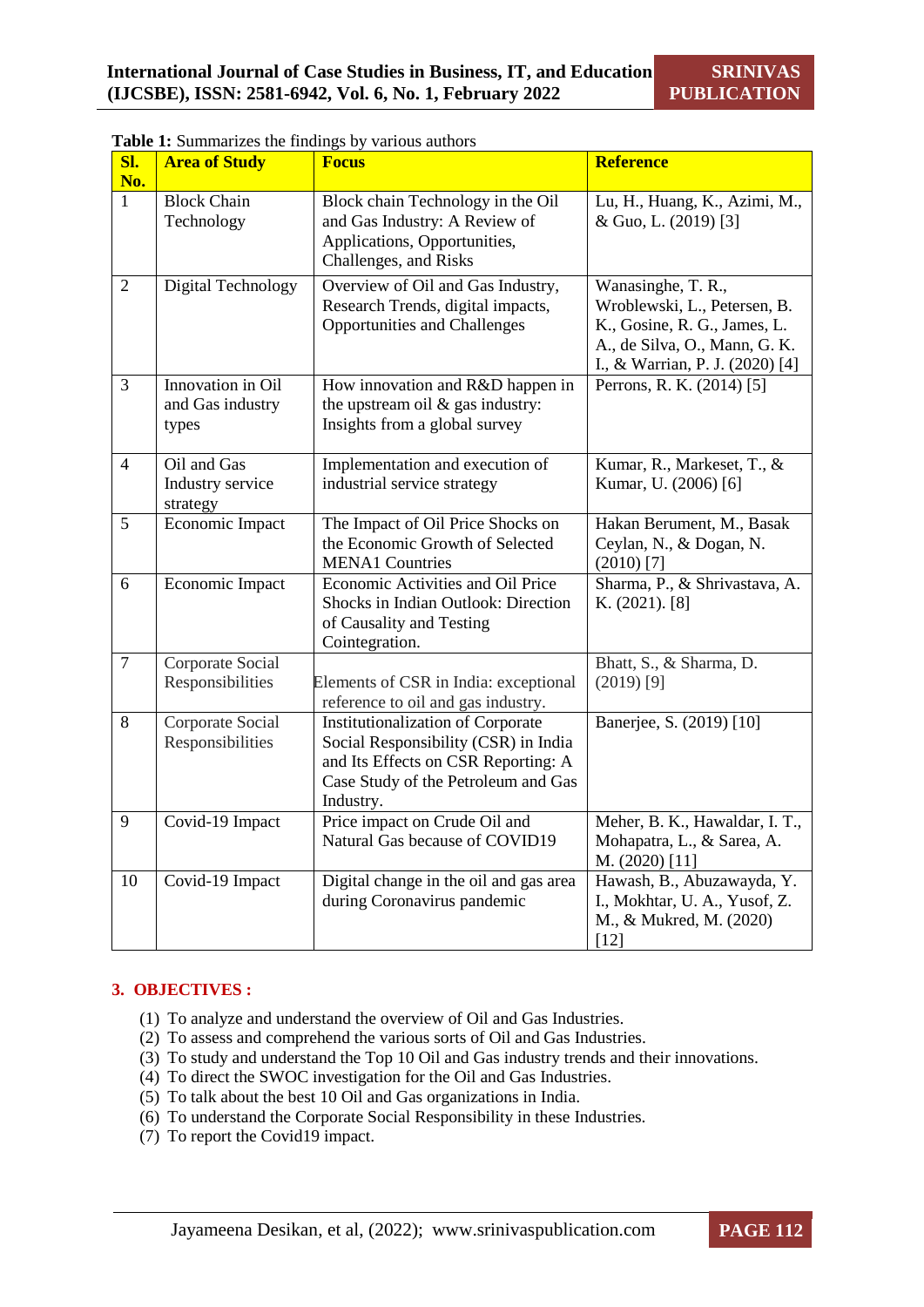#### **4. METHODOLOGY :**

The information presented and analyzed are primarily based on secondary data gathered from various online sources such as websites, internet blogs, books, journals, discussions, and articles.

## **5. OVERVIEW OF OIL AND GAS INDUSTRY :**

Because India's economic growth is tied to its energy demand, demand for oil and gas will continue to rise, making this a lucrative investment area. To meet the rising demand, the government initiated a number of initiatives. In a number of areas, including as petroleum products, natural gas, and refineries, it has authorized 100 percent foreign direct investment. India has five private sector/joint venture refineries and eighteen public sector refineries with the largest being in Jamnagar, Vadinarand and Panipat, In India, Maharatna ONGC contributes approximately 71% of crude oil and natural gas production. Oil and gas are fundamental and imperative for worldwide financial development. Oil is derived from major nations such as the Russia, China, Canada and United States, Saudi Arabia [13] [14]. By 2022, the fossil fuel industry is predicted to draw huge investment in exploration and development. Detailed points mentioned below:

- The world's fastest expanding energy market and it is one of the India's major industrial sectors.
- The world's third-largest total primary energy usage.
- Primary user of crude oil in the world positioned on  $3<sup>rd</sup>$ .
- The refinery is Asia's second-largest and the world's fourth-largest in terms of energy usage.
- A \$143 billion investment opportunity exists in the oil and gas sector.
- LPG coverage climbed high approx. 40 percent more from 2014 to 2020.

The below graph shows the India's Oil and Gas consumption. It is projected that 2021 consumption will raise and it will be similar to 2019 consumption.



Source: the hindu business online **Fig. 1**: India's Oil & Gas Consumptions [15]

#### **6. OIL AND GAS INDUSTRY TYPES :**

Petroleum is classified as a fossil fuel and it can be extracted in two forms which are liquid and vapor. Liquid is crude oil, while vapor is gas. Three primary stages of harvesting are involved: downstream, midstream, and upstream [16].

#### **6.1 Upstream**

These exploration and production upstream companies look for and extract raw material resources. This category is generally distinguished by large investment capital, high risks, long duration and technological rigor. This firms actively looking for subterranean and undersea deposits of natural gas

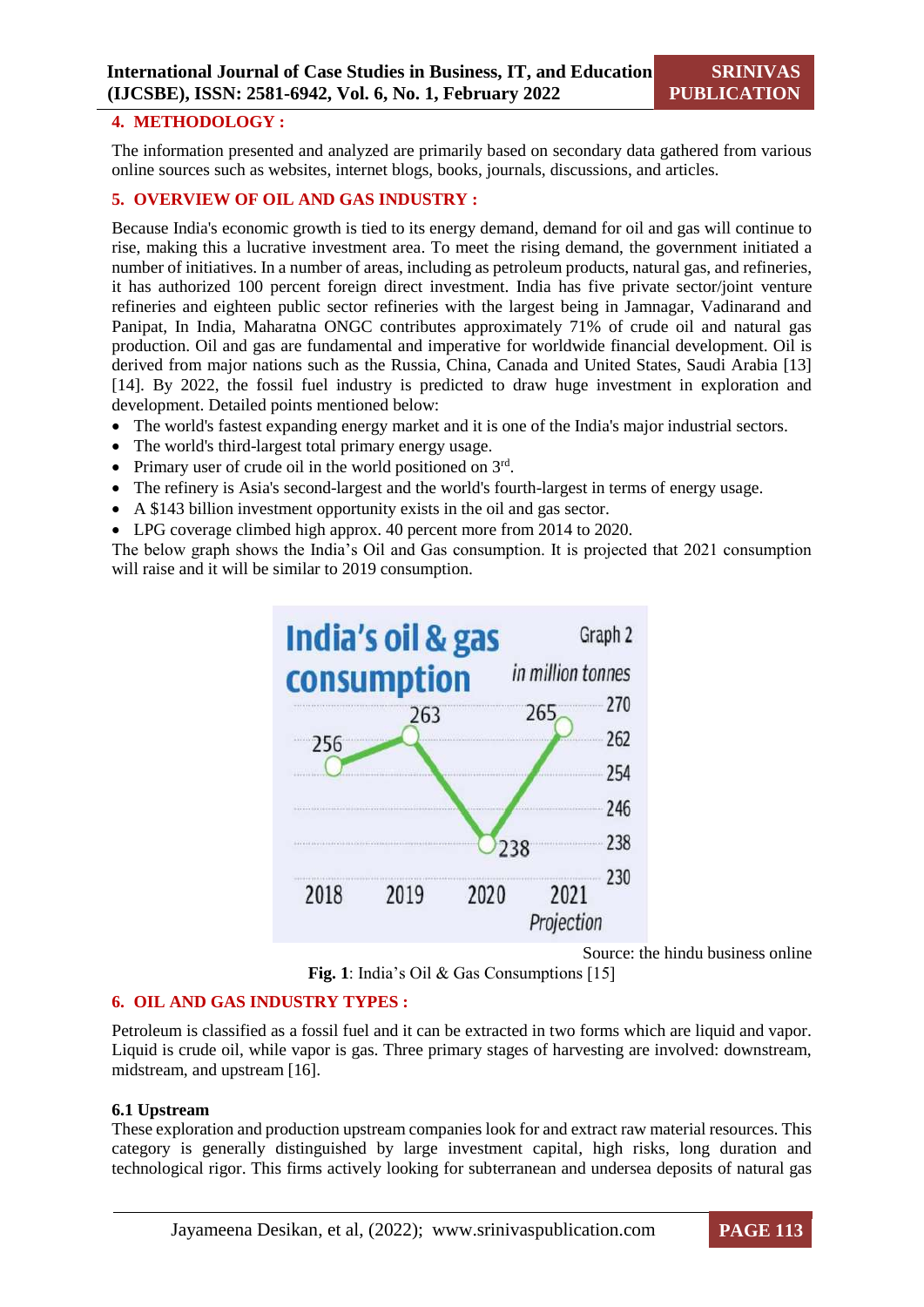**SRINIVAS PUBLICATION**

and crude oil. Companies that find, extract, or generate raw materials are upstream companies that are involved in oil and gas production. Geologists, service rig operators, geophysicists, scientists, engineering businesses and seismic and drilling contractors are among those working in the upstream sector. These individuals are capable of locating and estimating reserves before any drilling activity begins. Oil and Natural Gas Corporation, Reliance Industries Limited, Oil India Limited, BP PLC and Larsen & Toubro Limited are among the leading participants in India's oil and gas upstream business.

#### **6.2 Midstream:**

The midstream segment is primarily concerned with everything needed to transport and store natural gas and oil. They contain all of the infrastructure required to carry these resources across great distances, such as tank trucks, transcontinental tankers, pumping stations and retail tank cars. Midstream operations treat the commodity by removing waste products or water, compress it, and prepare it for downstream markets. Indian Oil Corporation, Petronet LNG Limited, Adani Enterprises Ltd, Hindustan Petroleum Corporation Limited, Gail Limited and others are among the prominent firms. Trucking, shipping, raw material storage, and pipelines are typical characteristics of midstream firms. The midstream sector also involves product storage and any wholesale marketing initiatives. The last destination will be refineries, where the downstream procedures will commence.

#### **6.3 Downstream:**

Downstream is the last stage in the production process where flammable gas and unrefined petroleum are refined and items are brought to clients and end clients. Natural gas and Crude oil products are distributed and marketed by downstream industries. They are companies in charge of refining oil and gas and converting it into the various final goods that people rely on every day such as heating oil, jet fuel, asphalt and gasoline. Everyday products such as diesel, natural gas, gasoline, lubricants, heating oil, propane, insecticides and medicines are derived directly from downstream production. Long-chain hydrocarbons, which are found in oil and gas, are utilized to manufacture less apparent but equally crucial things such synthetic rubbers, preservatives, containers and plastics. In agribusiness and medication, downstream organizations assume a significant part. Bharat Petroleum Corporation Limited and Indian Oil Corporation Limited are a portion of the central participants.



**Fig. 2**: Upstream, Midstream and Downstream Oil and Gas Industries [17]

Robust economic process of India has triggered more energy demand in India and it's projected to boost within the coming years.

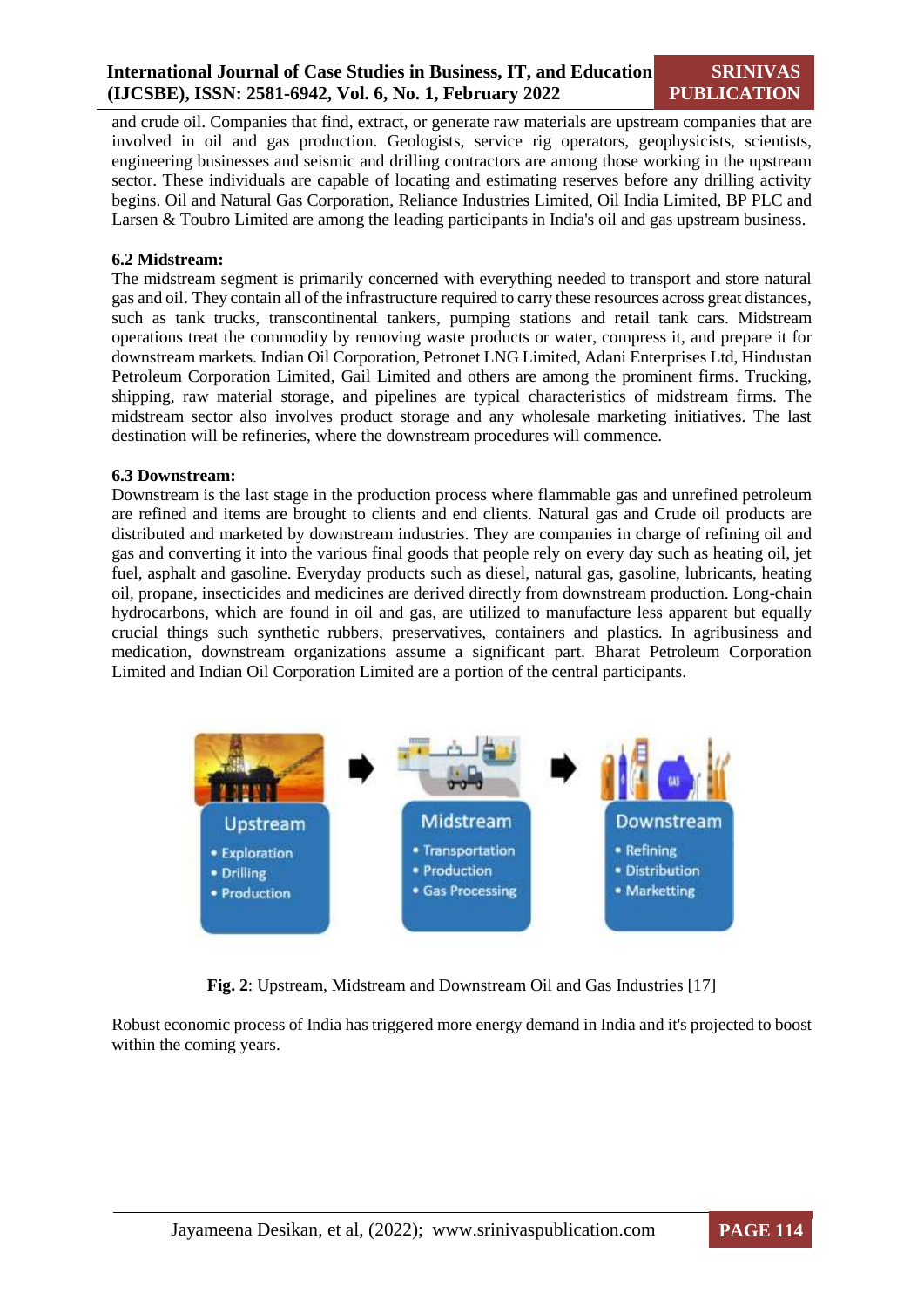The below chart shows the oil demand of India as compared with other country example: China.



**Fig. 3**: India's oil demand in comparison to other Country [18]

#### **7. TOP 10 OIL & GAS INDUSTRY TRENDS AND INNOVATIONS IN 2021 :**

The below figure shows the top 10 oil and gas industries innovations and trends in 2021. Oil and Gas Industries Identifies new opportunities and emerging technologies for gaining an advantage. As a result of technological advancements the efficiency of workers and operations are increased and costs are reduced. Big Data, Robotics and Artificial Intelligence will transform these industries. The COVID-19 outbreak has forced many businesses to reconsider their workplace and environmental policies.AI and IoT technologies improves processes in the Oil and Gas Industries. Inspection of both onshore and offshore equipment are done using drones and predictive maintenance. AI enables robotic applications in oil rigs and imaging processes in oil well refining. For improving worker's safety and for enabling remote operations augmented and virtual reality technologies are used. Block chain are also evaluated by these industries for using it in their operations. These Industries needs to adapt to these emerging new technologies and they need to address emerging challenges and move forward [19-23].

**Top 10 Oil & Gas Industry Trends** & Innovations in 2021 Internet<br>of Things Artificial<br>Intelligence Robotics<br>& Automation **3D Modeling**<br>& Visualization  $19<sub>m</sub>$  $12<sub>w</sub>$  $9<sub>m</sub>$  $22<sub>96</sub>$ Cloud ARAVN Predictive<br>Maintanance Computing  $5<sub>8</sub>$  $4<sub>m</sub>$  $7<sub>m</sub>$ **Big Data**<br>& Analytics  $13<sub>m</sub>$ Manufacturing<br>Execution Syste Blockchain  $4 5<sub>m</sub>$ 

The below figure shows the top 10 trends in Oil and Gas Industry.



Source: Startups Insights

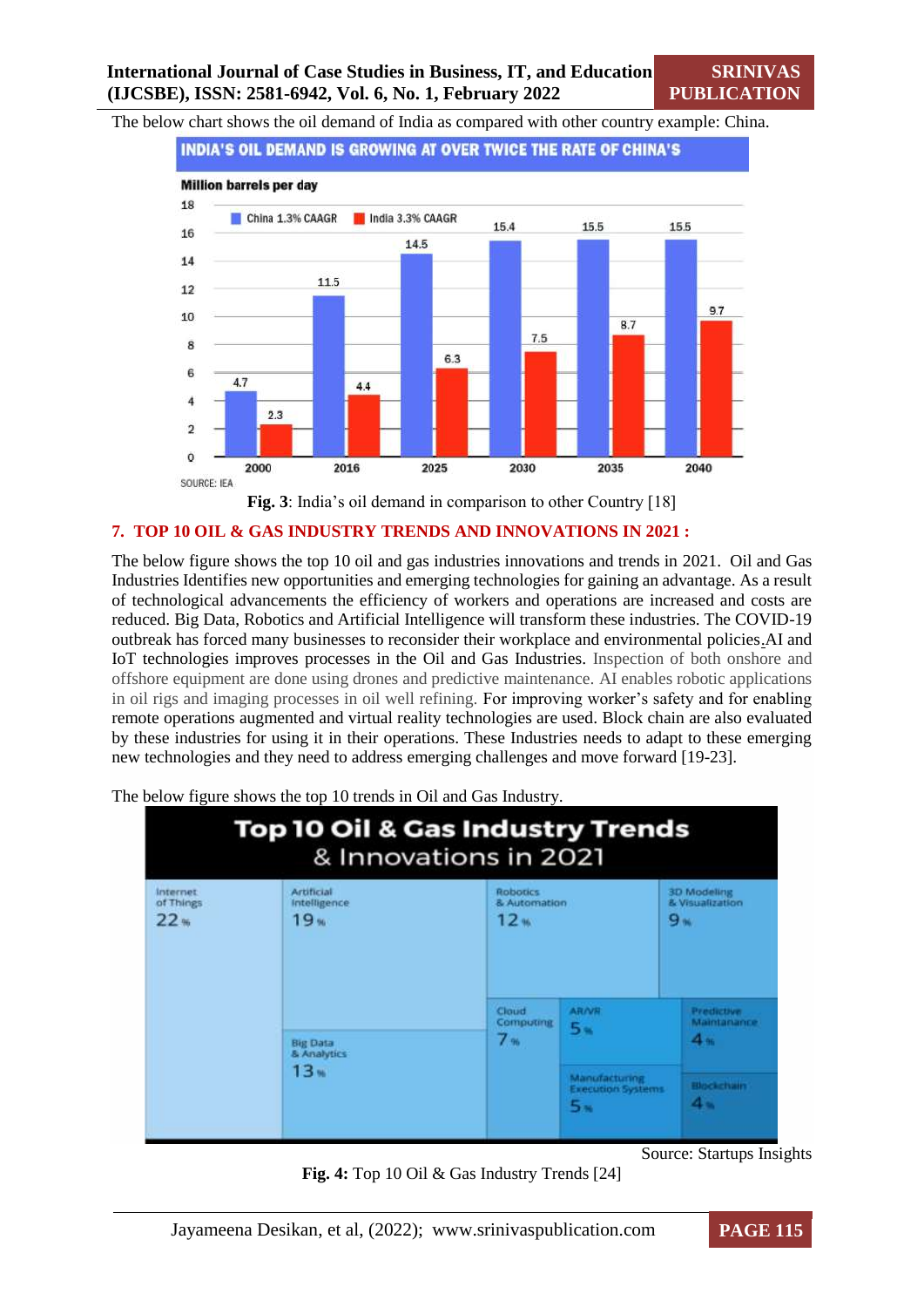#### **8. SWOC ANALYSIS :**

Strengths, Weaknesses, Opportunities, and Challenges (SWOC) analysis is a method of determining a company's strengths, weaknesses, opportunities, and challenges. Oil and Gas Industries will be able to map the present business environment and identify internal strategic aspects such as strengths and weaknesses, as well as external strategic factors such as opportunities and challenges, using this technique. Here we discuss in detail the Strength, Weaknesses, Opportunities, and Challenges of the Oil and gas industries.

#### **8.1 Strength:**

- Demand for petroleum-related products is high.
- As nation is developing extremely quick, oil and Gas request is exceptionally high.
- India's economic growth and energy demand are strongly intertwined.
- Natural resource is vast
- Crude oil and energy are consumed very high and India is one of the 10 top nation in consumption.
- Supplies to domestic market and exports are done easily by having refineries near to the distribution centers and ports.
- Export of petroleum products and crude oil imports happens easily because of vast coastline of India [25].

#### **8.2 Weakness:**

- The country's reliance on crude oil imports is high.
- The entry of the private and foreign oil and gas sectors is late.
- This industry involves very high cost and complex process of upstream, midstream and downstream for bringing the product to retail or to the market ,
- Policies concerning safety
- Infrastructure features
- Oil price is not stable and continuously increasing
- Research and development should be integral part but it is found that these industries spends less money for innovating new features [26].

#### **8.3 Opportunities**

- The growth in cities and state are quick in terms of industrial enterprise and urbanization.
- More opportunities exists as there is more growth in the market in other field which directly and Indirectly impacts this industry.
- New oil fields have been discovered in West Bengal and East India, and there are still numerous natural reserves that have yet to be discovered.
- Country has wide growth in oil and gas trade
- Because of the huge population, there is a significant need on energy.
- Expanding infrastructure, particularly road and network infrastructure
- Interdependency between nation will result in more opportunities
- Investors from both international and Private sectors [27]

#### **8.4 Challenges**

- Operational safety parameters
- Small towns and rural regions faces challenges in terms of LPG coverage
- Governmental policies and procedures changes and interference in oil and gas industry always is high.
- LPG, fuel, and diesel consumption is extremely and unpredictably high.
- Instability in the Geopolitical System
- Tax rates are quite high, and they differ greatly between states.
- Within the oil and gas business both private and public sectors plays a major role and both sectors always have a high competition between them.

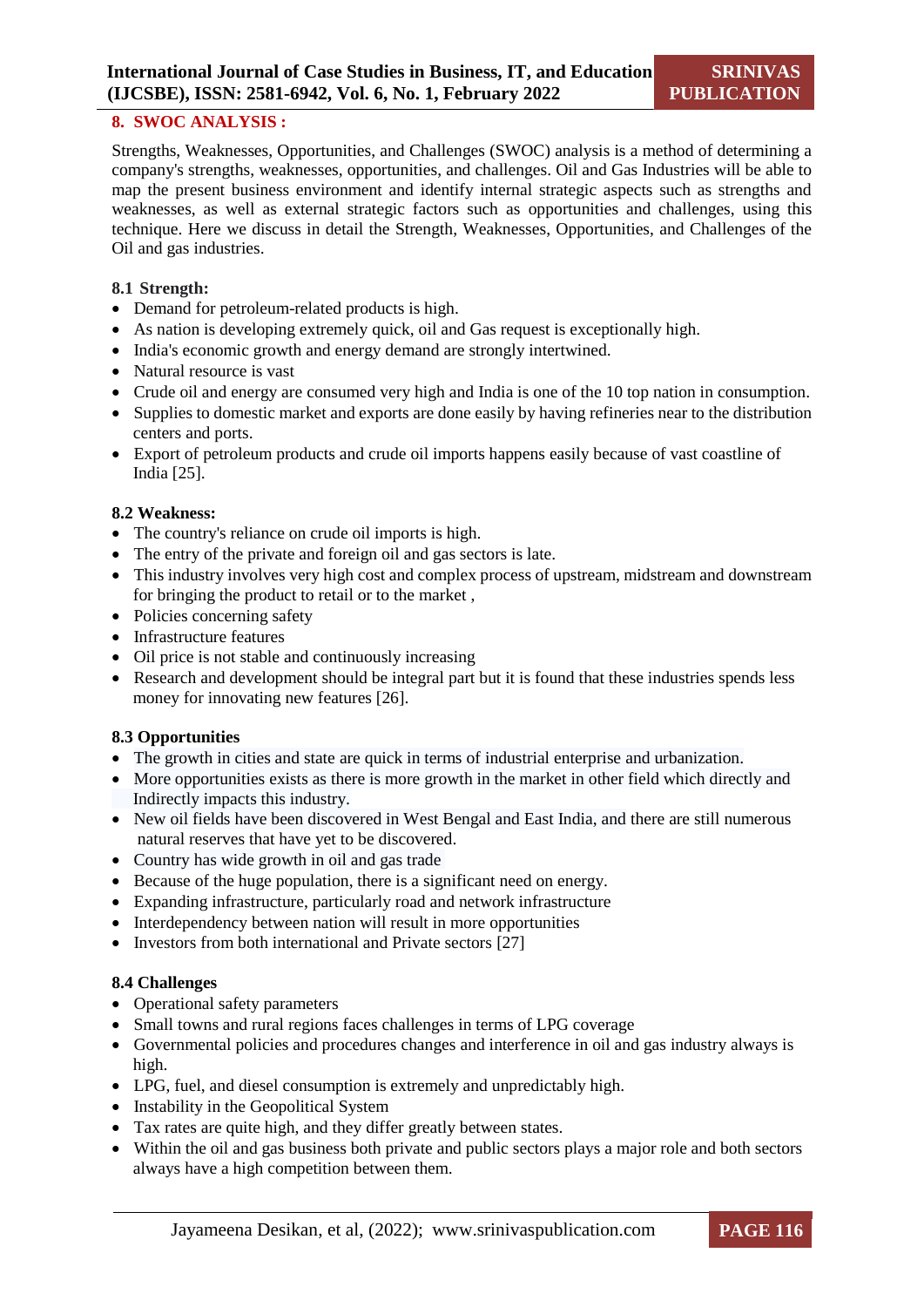- Challenge faced in India is we have lesser number of Oil and Gas Industries.
- In economics political, there is instability.
- Concerns about the environment.[28]

#### **9. TOP 10 OIL AND GAS INDUSTRIES :**

The below figure shows the list of India's Oil And Gas Companies.



**Fig. 5:** Oil and Gas Industries [29]

Top 10 India's largest Oil and Gas Industries are mentioned in the below list. [30-31]

#### **9.1 Indian Oil Corporation:**

Indian Oil Corporation started in 1959 with its headquarters located in New Delhi and has its business around the entire globe. It is an Oil and gas company which operates the largest number of fuel stations all over India, estimating about 20,575 fuel stations. Auto Gas, Automotive Natural Gas, Xtra Premium, Xtra Mile, Automotive Premium Petrol, Automotive Premium Diesel, Indane Gas, Greases, Lubricants, Domestic and Industrial Gas are the other brands of this company and it is under public sector. It has subsidiaries in UAE, Mauritius and Sri Lanka.

#### **9.2 Bharat Petroleum:**

Bharat Petroleum Limited, centered in Mumbai, is one of the world's largest enterprises and public owned company. The corporation is controlled by the Indian government and operates refineries in India, including the Mumbai Refinery, Kochi Refineries, and Numaligarh Refinery. The company exports the highest quality Oil, Gas, and Petroleum Products to India and other countries following a rigorous manufacturing process.

#### **9.3 The Oil and Natural Gas Corporation Limited:**

This is Government owned companies of India which is under Ministry of Petroleum & Natural Gas that produces crude oil and natural gas which contribute to 71% of domestic production. ONGC manages in all areas of Exploration and Production of oil & gas and also services related to oil-fields. Pipelines operated by ONGC is approximately 11000 kilometers. ONGC headquarters are at Dehradun, Uttarkhand. The company employs about 33000 people and has a \$6.50 billion as a market capitalization.

#### **9.4 Reliance Petroleum Limited:**

With its headquarters in Ahmadabad, the Reliance Petroleum Limited Company has dominated the oil and gas production industry for decades. The organization is known for being the most adaptable and customer-focused in the country, if not the entire world. It also assists clients by offering options for locating the most cost-effective oil and gas capitals. Apart from supplying oil and other LPG items, it also has discussions for a large audience all around the world. It is part of a government-owned sector

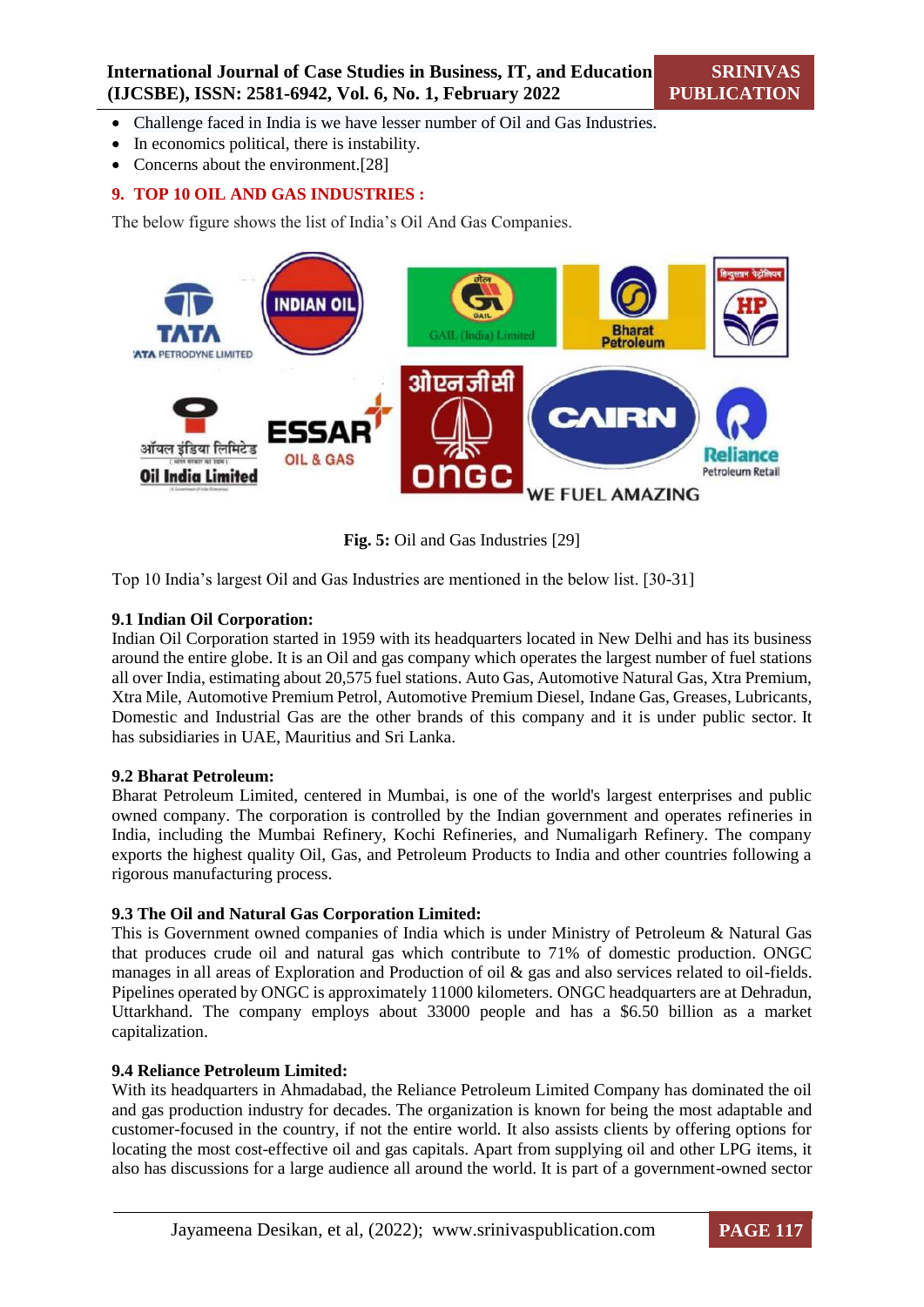that employs over 10,000 people. The company's headquarters are in Ahmadabad, Gujarat, and it has a 670 million dollar turnover. It employs almost 10,000 people. Reliance Petroleum Limited benefits from a Singapore-based cooperation with Chevron India Holdings Pvt. Limited. The company's oil comes from the Jamnagar refinery, which is also the country's largest refinery.

#### **9.5 Essar Oil Limited:**

Essar Oil is an enterprise which is specialized in oil and gas exploration, production, purification, and marketing. With headquarters in Mumbai, it is one of the Essar Group's companies. Vadinar, Gujarat, is home to a major refinery, making it India's second largest non-state refiner. This corporation delivers excellent services to its clients, with a revenue of \$9 billion and over 75000 people.

#### **9.6 Cairn India:**

Cairn annual revenue is \$3400 million. It is one of the companies in the oil and natural gas sector, which employs approximately 2000 people. Because of its incredibly broad business coverage, this Oil and Gas Company stands out from the crowd. This is a public sector firm that produces products like oil, gas, and petroleum products for many organizations in India and abroad. Cairn India is a Vedanta Resources subsidiary and one of India's leading oil and gas producers.

#### **9.7 Gas Authority of India:**

The Gas Authority of India, or GAIL, is government oil and gas business in India. It employs about 4000 people and has an annual revenue of \$8 billion. It has a yearly turnover of more than ten billion dollars and is known in India as the most politically involved. With its headquarters in New Delhi, it is known for supplying reasonably priced oil, gas, and petroleum products to the entire world. It is essentially a government-owned corporation with a workforce of over 4,700 people. The Government of India awarded the corporation Maharatna status in 2013.

#### **9.8 Hindustan Petroleum Corporation:**

This Oil and Gas Company is a Navratna certified Public Sector Undertaking of the Indian Government that is involved in the refining and sale of petroleum-based goods. It has multiple refineries and large network of gas stations. It is headquartered in Mumbai, Maharashtra. Oil, natural gas, petroleum, lubricant, petrochemicals, and other products are among the company's offerings. It has a strong marketing infrastructure and over 20% marketing share among PSUs in the country.

#### **9.9 Oil India Ltd:**

The main product produced by this industry are Petrochemical, petroleum and natural gas and it is Government owned and headquartered in Assam. This company has its crude oil production and also its natural gas production majority in the North east. They have oil production in Rajasthan and in the onshore areas of Ganga valley and Mahanadi.

#### **9.10 Tata PETRODYNE Limited:**

Tata Petrodyne is the privately owned Oil and Gas Company under the subsidiaries of Tata Group with 200 Billion Dollars as yearly turnover. It has headquartered in Mumbai. Seven offshore and onshore sites exists in India. There was a drastic reduction in fuel demand during 2020 because of coronavirus pandemics lockdowns. As a result, for all major oil and Gas industries revenues decline drastically.

The below chart shows the top oil and gas industries revenue details in billion U.S dollars as of 2021.

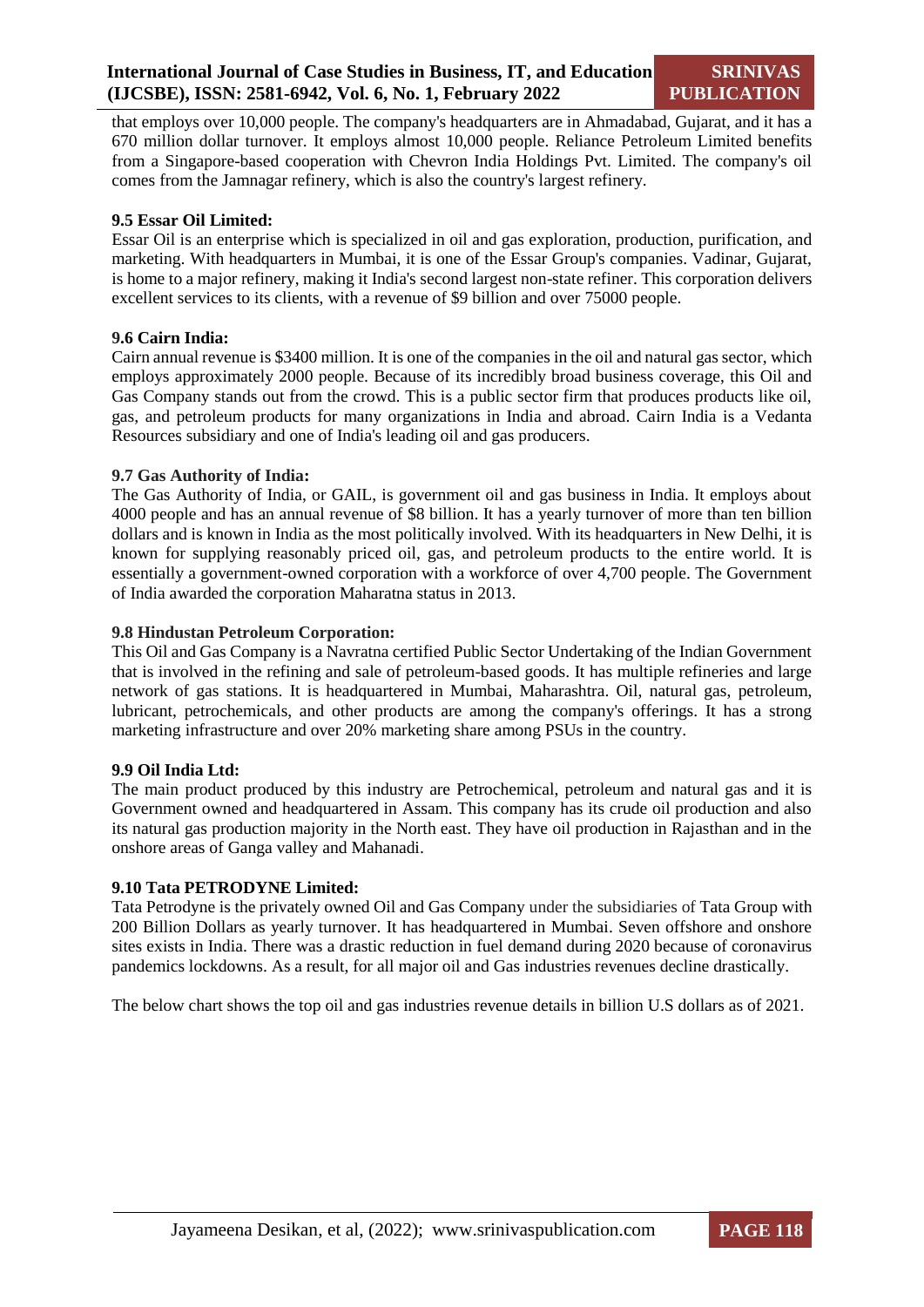



The Production of petroleum products from these oil and gas industries and Consumption of these petroleum products are shown in the below table:

| 12. Production and consumption of petroleum products (Million Metric Tonnes) |         |       |         |             |               |      |                   |             |                     |             |                         |             |
|------------------------------------------------------------------------------|---------|-------|---------|-------------|---------------|------|-------------------|-------------|---------------------|-------------|-------------------------|-------------|
|                                                                              | 2018-19 |       | 2019-20 |             | December 2019 |      | December 2020 (P) |             | <b>Apr-Dec 2019</b> |             | <b>Apr-Dec 2020 (P)</b> |             |
| <b>Products</b>                                                              | Prod    | Cons  | Prod    | <b>Cons</b> | Prod          | Cons | Prod              | <b>Cons</b> | Prod                | <b>Cons</b> | Prod                    | <b>Cons</b> |
| LPG                                                                          | 12.8    | 24.9  | 12.8    | 26.3        | 1.1           | 2.4  | 1.1               | 2.5         | 9.5                 | 19.5        | 8.9                     | 20.6        |
| <b>MS</b>                                                                    | 38.0    | 28.3  | 38.6    | 30.0        | 3.2           | 2.5  | 3.3               | 2.7         | 29.0                | 22.9        | 25.8                    | 20.1        |
| <b>NAPHTHA</b>                                                               | 19.6    | 14.1  | 20.6    | 14.3        | 1.9           | 1.3  | 1.6               | 1.2         | 14.9                | 10.3        | 14.0                    | 10.5        |
| ATF                                                                          | 15.5    | 8.3   | 15.2    | 8.0         | 1.3           | 0.7  | 0.7               | 0.4         | 11.5                | 6.1         | 4.7                     | 2.4         |
| SKO                                                                          | 4.1     | 3.5   | 3.2     | 2.4         | 0.2           | 0.2  | 0.2               | 0.1         | 2.3                 | 1.9         | 1.8                     | 1.4         |
| <b>HSD</b>                                                                   | 110.6   | 83.5  | 111.1   | 82.6        | 9.2           | 7.4  | 9.5               | 7.2         | 83.1                | 62.8        | 72.7                    | 52.1        |
| LDO                                                                          | 0.7     | 0.6   | 0.6     | 0.6         | 0.0           | 0.0  | 0.1               | 0.1         | 0.5                 | 0.5         | 0.5                     | 0.6         |
| <b>LUBES</b>                                                                 | 0.9     | 3.7   | 0.9     | 3.8         | 0.1           | 0.3  | 0.1               | 0.3         | 0.7                 | 2.9         | 0.7                     | 2.5         |
| FO/LSHS                                                                      | 10.0    | 6.6   | 9.3     | 6.3         | 0.6           | 0.6  | 0.6               | 0.6         | 7.1                 | 4.6         | 6.4                     | 4.4         |
| <b>BITUMEN</b>                                                               | 5.6     | 6.7   | 4.9     | 6.7         | 0.4           | 0.6  | 0.6               | 0.8         | 3.4                 | 4.6         | 3.1                     | 4.8         |
| PET COKE                                                                     | 13.7    | 21.3  | 14.6    | 21.7        | 1.4           | 2.0  | 1.1               | 1.6         | 10.8                | 16.7        | 8.8                     | 13.5        |
| <b>OTHERS</b>                                                                | 31.0    | 11.7  | 31.0    | 11.4        | 2.8           | 1.0  | 2.6               | 1.0         | 22.8                | 8.7         | 21.8                    | 7.8         |
| <b>ALL INDIA</b>                                                             | 262.4   | 213.2 | 262.9   | 214.1       | 22.1          | 18.9 | 21.5              | 18.6        | 195.5               | 161.3       | 169.1                   | 140.6       |
| Growth (%)                                                                   | 3.2%    | 3.4%  | 0.2%    | 0.4%        | 3.0%          | 0.7% | $-2.8%$           | $-1.8%$     | $-0.6%$             | 2.3%        | $-13.5%$                | $-12.8%$    |

**Table 2:** Petroleum products production and consumption (2018-2020) [33]

Note: Prod - Production; Cons - Consumption

Snapshot of India's Oil & Gas data - December, 2020

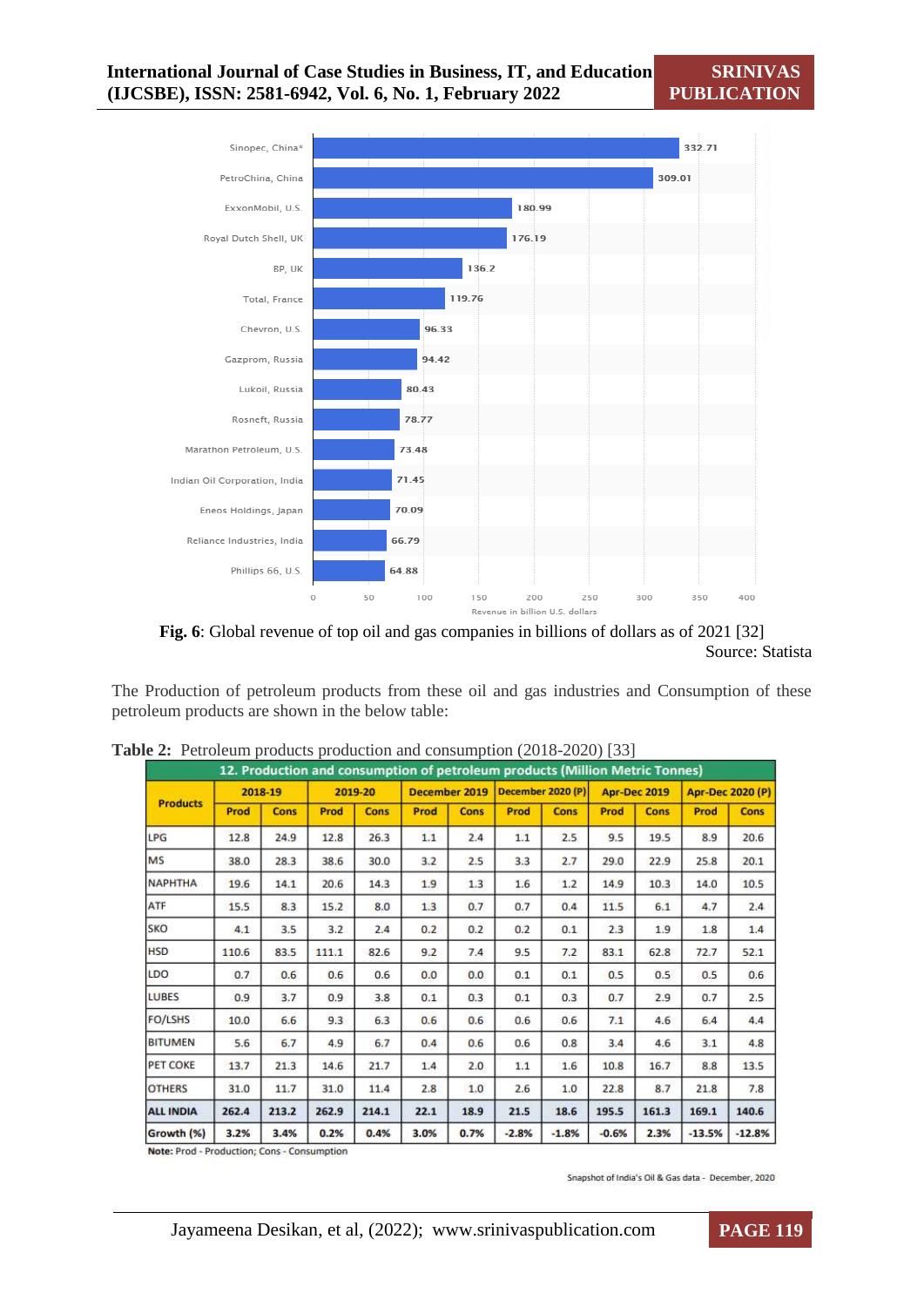The below chart shows the details of Production of petroleum and crude oil products from Oil and Gas Industries of India. Also the consumption of petroleum products against the production shown below:



Snapshot of India's Oil & Gas data - December, 2020

**Fig. 7:** Production/Consumption of petroleum products Vs Production of Crude oil [33]

#### **10. CORPORATE SOCIAL RESPONSIBILITY :**

Corporate Social Responsibility of industries is that it should concentrate towards society well-being and also contributes towards social and environment concerns which will bring positive transformation to the society and people. Every oil and gas industry should continuously work towards corporate social responsibility and engage in political, social, economic, technological, legal, and environmental areas. Oil and GAS industries is continuously working on many CSR projects and programs under problem areas of society which includes Sanitation, Healthcare, Drinking water, Capacity Building & Empowerment of Women, Environment, Education, Skill Development, Rural Sports, Sustainable Livelihood Generation and Rural Development by improving Rural Infrastructure [34].

Industries like ONCG has implemented more than 4000 projects and has allocated and utilized 100% of CSR budget which is approximately Rs.500 Crore each year. Industries like ONGC are committed by giving back to the society in equal measure. As per mandate from Government, ONGC has spent 33% of its CSR budget on Swachh Bharat projects and remaining budget on Education and Health Care. Indian Oil Company is also doing various projects as a part of Corporate Social Responsibility activities. Indian Oil Company has worked on projects like establishing toilets in the schools, performing cleanliness drives in the retail outlets of oil and gas. It has also three waste-to-energy converting plants for processing the Solid waste in the city. It has also provided 12 RO drinking water unit as a part of CSR projects. As a part of Swachh Bharat Abhiyan, Indian Oil Company has constructed toilets in Mysore and also it has donated vehicle which has a desilting machine which cleans underground drainage in Mysore. The below chart shows the CSR spent by Indian Oil Corporation [35] [36] [37].

The below chart shows the CSR spent in Indian Oil Corporation.

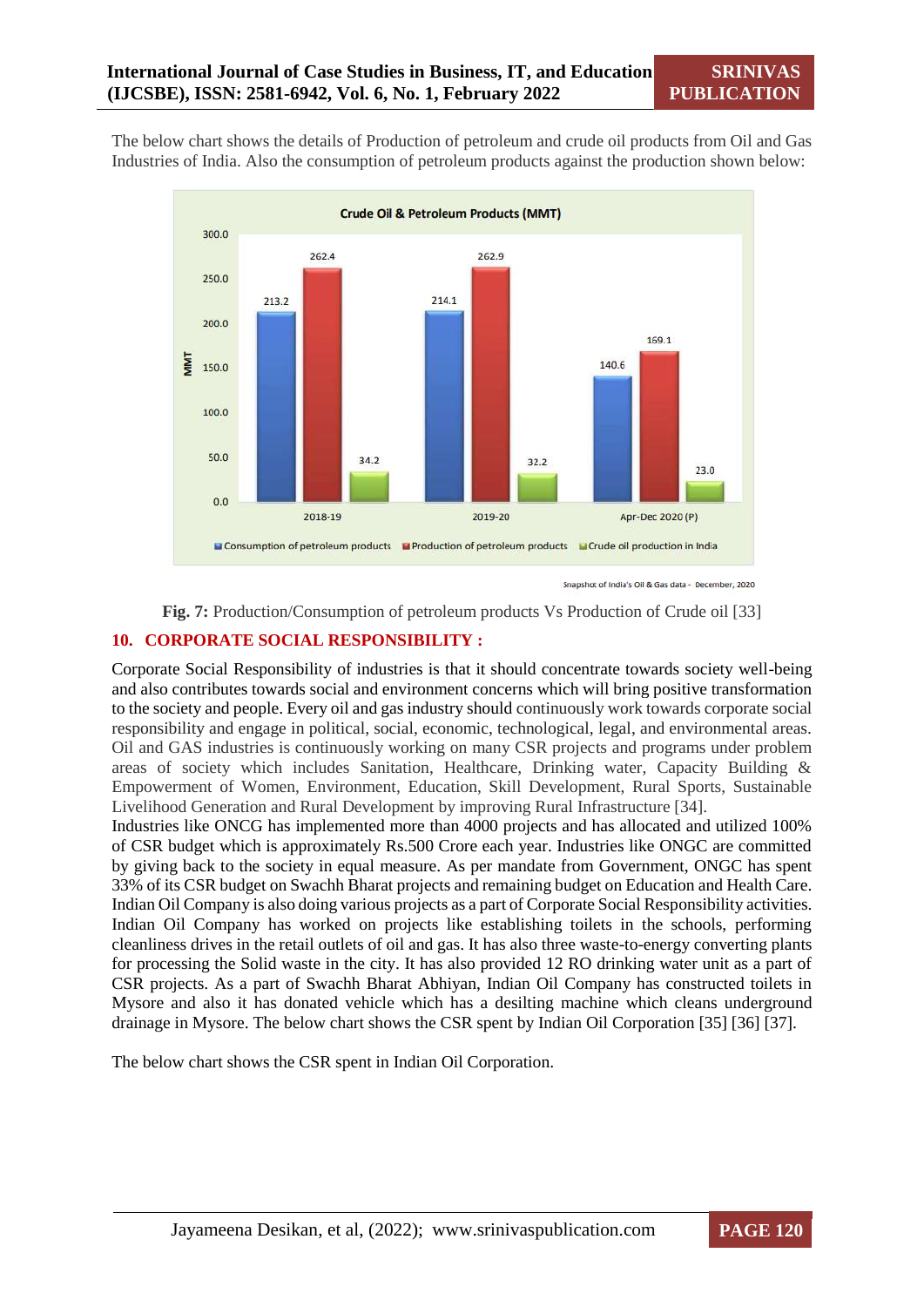**SRINIVAS PUBLICATION**



**Fig. 8:** CSR spent (Actual Vs Prescribed) in Indian Oil Corporation (in INR Cr.) [38]

## **11. COVID-19 IMPACT :**

Oil and Gas industries were affected by both oil price drop and Covid-19 impact. Imbalance occurred between supply and demand as the production in industries were slow because of pandemic and travel restriction in the countries. Oil and Gas companies continues their production and it resulted globally that crude oil market has crude oil more than it can accommodate and store [39] [40]. This is due to an overstock produced by a market share battle between Russia and OPEC.As the mobility and transportation are hit, the demand of gasoline and diesel also went down [41]. Industrial activity and their operations slowed down as the employees were affected by Covid-19.In 2020, when the first wave was hit and when there was a nationwide lockdown in the entire country the gas consumption dropped by 40%. City gas distribution dropped approximately by 25% as infections was very high in the main India cities like Mumbai, New Delhi and Kolkata. The below chart shows how the segment hit worst because of Covid-19.



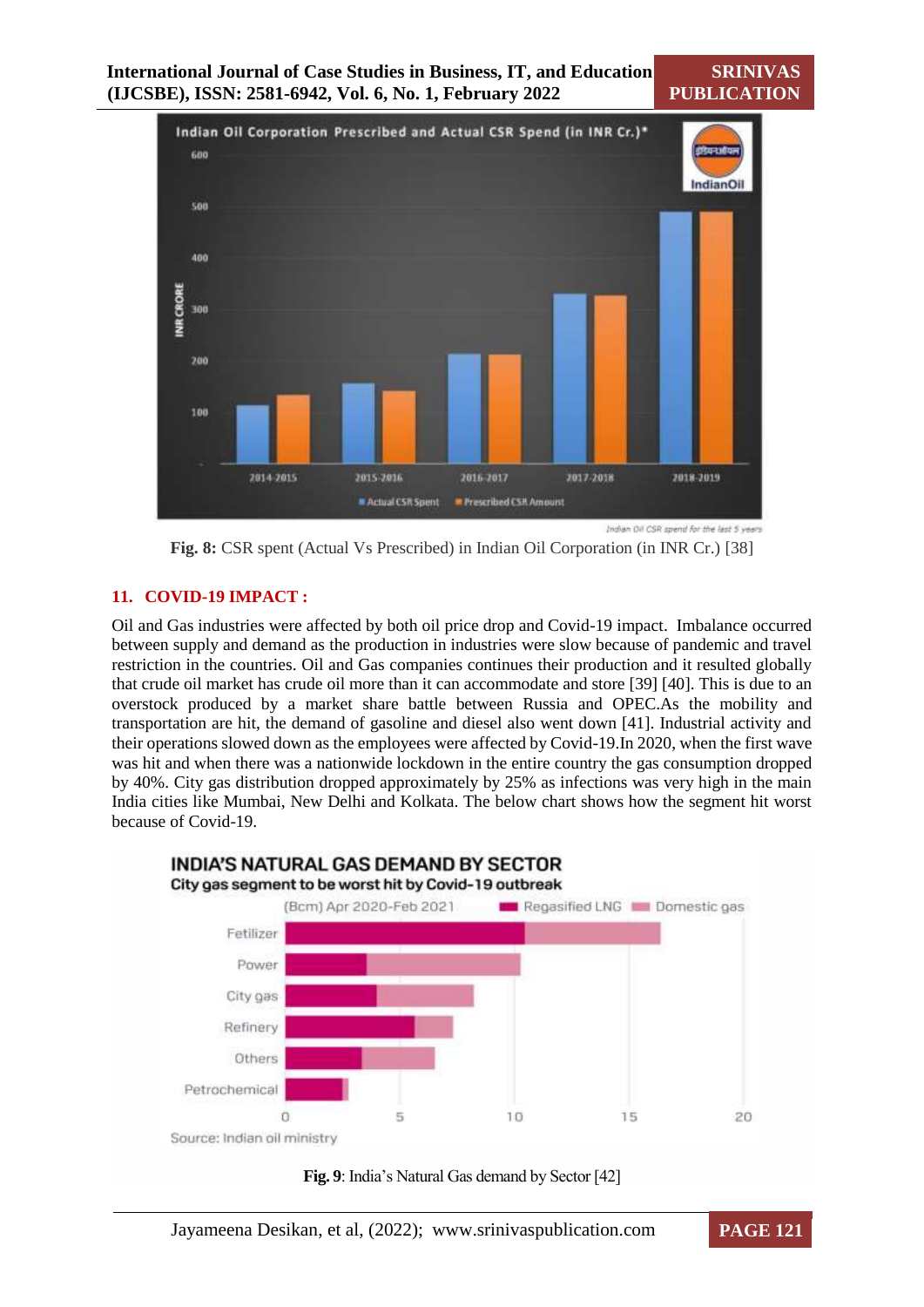Lower oil prices, impact of economic because of the Covid-19 crisis, oversupply from oil and gas industry lead to severe impact in many industries. It is unlikely that oil and gas industry will recover to normal like before. If this prolongs and oil prices will be continuously low, investors will divert and invest in different business model as this business looks more risky and not commercially attractive [43].

## **12. RECOMMENDATIONS AND SUGGESTIONS :**

India's growth is coupled to its energy demand, the demand for oil and gas can raise more that makes this sector a lovely sector for investment. Downstream, Midstream, and Upstream are the three primary stages of harvesting where currently industries are trying to use innovative technologies and also working on new technologies that will reduce or avoid risky manual tasks done by human beings. Top 10 India's largest Oil and Gas Industries are closely working to bring innovative technologies and also provide more job opportunities. These Industries also concentrates more on CSR and also towards social and environment attributes so it brings positive transformation to the society and people. Covid-19 has created impact globally in the oil and gas industry and the Industrial activity and their operations slowed down as the employees were affected by Covid-19.

Oil and Gas Industries should invest in projects related to renewable sources and non-carbon energy as India's energy requirement is expected to be doubled and raise at the fastest pace in the world. Electric and battery operated vehicles reduces carbon emission, so considering environmental impact this should be introduced more into the market with affordable cost.

Oil and Gas Industries should use new technologies like Internet of things, drones, big data analytics, robotics, cloud computing and cybersecurity and artificial intelligence to establish safer environmental conditions. Also these technologies can be used in upstream, downstream and midstream of Oil and Gas industries to increase the efficiency and performance of the industries [44]. It is suggested that Oil and Gas Industries should increase the Research and Development activities in the area of Oil and Gas Extraction Activities using new technologies and also these technologies needs to be explored and innovated to provide safety in multiple activities performed during Oil exploration and extraction [45].

#### **13. CONCLUSION :**

Oil and Gas Industries are crucial in the modern economy as the petroleum industry is one of the India's core industries, and it has a significant impact on decision-making in the critical sectors of the India's economy. These enterprises assumes a basic part in the worldwide economy and India's financial development is connected with oil and gas interest. Energy demand is growing every day so the investment in this sector is also continuously growing every day. More projects and studies needs to be performed associated with renewable energy, also this needs to be mandates and it should be performed as an opportunity to non-renewable energy. Oil and Gas Industries helps for the boom of the financial system and additionally it gives employment possibilities to the people. Oil and Gas Industries should invest in projects which are alternative to Oil and Gas such as projects related to renewable sources and non-carbon energy. Oil and Gas Industries are expected to invest in the recent technologies in their various projects and activities to achieve automation in the process, safer environment, efficiency and performance.

#### **REFERENCES :**

- [1] Muspratt, A. (2019, May 1). *Introduction to Oil and Gas Industry*. Oil & Gas IQ. Retrieved August 20, 2021, from [https://www.oilandgasiq.com/strategy-management-and-information/articles/oil](https://www.oilandgasiq.com/strategy-management-and-information/articles/oil-gas-industry-an-introduction)[gas-industry-an-introduction](https://www.oilandgasiq.com/strategy-management-and-information/articles/oil-gas-industry-an-introduction)
- [2] Aithal, P. S. (2017). Company Analysis The Beginning Step for Scholarly Research. *International Journal of Case Studies in Business, IT, and Education*, *1*(1), 1–18. [Google Scholar](https://papers.ssrn.com/sol3/papers.cfm?abstract_id=2966157)  $\times$  [CrossRef](https://doi.org/10.47992/ijcsbe.2581.6942.0002) $\times$
- [3] Lu, H., Huang, K., Azimi, M., & Guo, L. (2019). Blockchain Technology in the Oil and Gas Industry: A Review of Applications, Opportunities, Challenges, and Risks. *IEEE Access*, *7*(1), 1- 19.

[Google Scholar](https://ieeexplore.ieee.org/abstract/document/8675726)  $\times$  [CrossRef](https://doi.org/10.1109/access.2019.2907695) $\times$ 

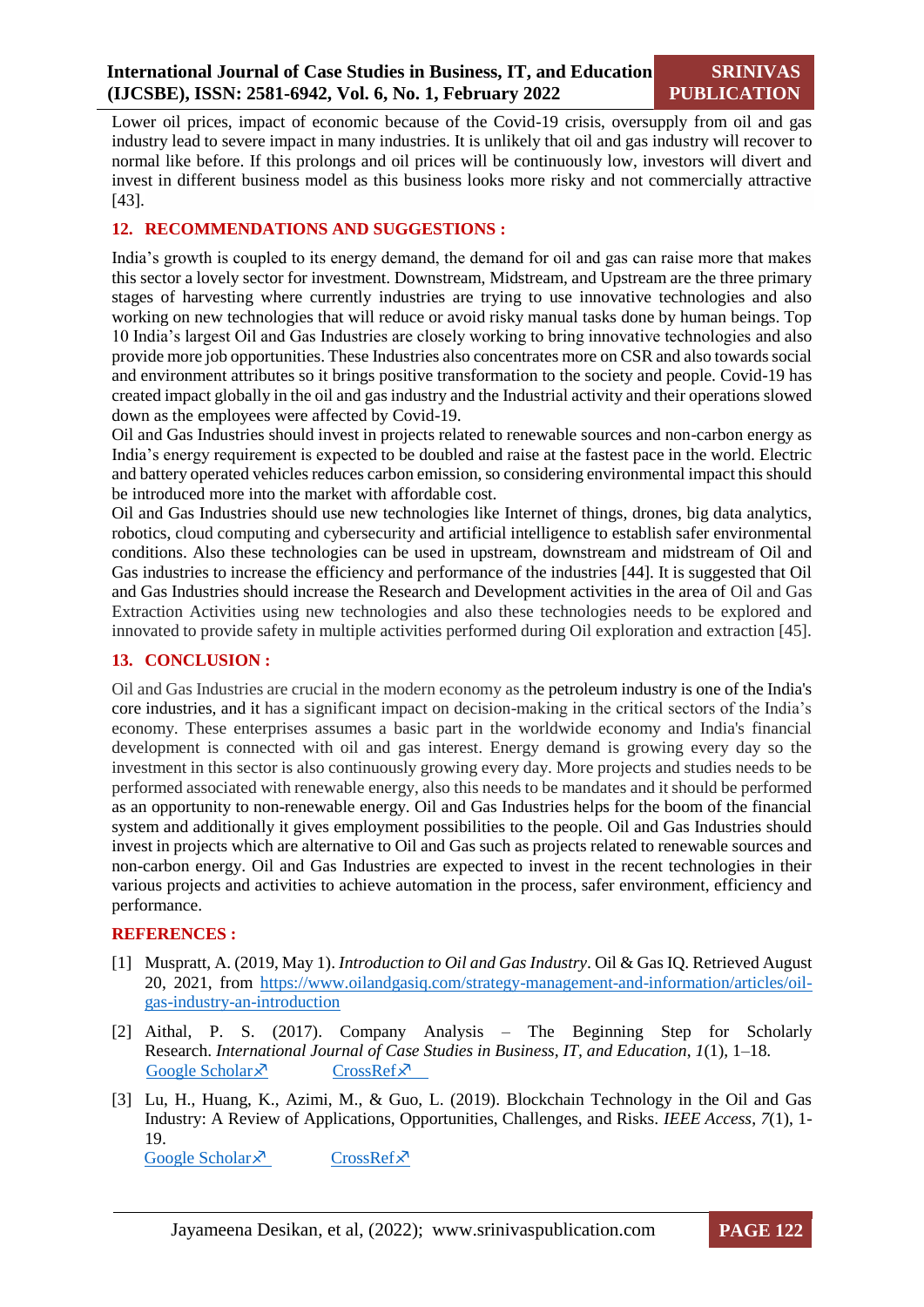- [4] Wanasinghe, T. R., Wroblewski, L., Petersen, B. K., Gosine, R. G., James, L. A., de Silva, O., Mann, G. K. I., & Warrian, P. J. (2020). Digital Twin for the Oil and Gas Industry: Overview, Research Trends, Opportunities, and Challenges. *IEEE Access*, *8*(1), 1-23. [Google Scholar](https://ieeexplore.ieee.org/abstract/document/9104682)  $\times$  [CrossRef](https://doi.org/10.1109/ACCESS.2020.2998723) $\times$
- [5] Perrons, R. K. (2014). How innovation and R&D happen in the upstream oil & gas industry: Insights from a global survey. *Journal of Petroleum Science and Engineering*, *124*(1), 1–49. [Google Scholar](https://www.sciencedirect.com/science/article/abs/pii/S0920410514003155?via%3Dihub)  $\times$  [CrossRef](https://doi.org/10.1016/j.petrol.2014.09.027) $\times$
- [6] Kumar, R., Markeset, T., & Kumar, U. (2006). Implementation and execution of industrial service strategy. *Journal of Quality in Maintenance Engineering*, *12*(2), 1-15. [Google Scholar](https://www.emerald.com/insight/content/doi/10.1108/13552510610667147/full/html)  $\lambda$  [CrossRef](https://doi.org/10.1108/13552510610667147)  $\lambda$
- [7] Hakan Berument, M., Basak Ceylan, N., & Dogan, N. (2010). The Impact of Oil Price Shocks on the Economic Growth of Selected MENA1 Countries. *The Energy Journal*, *31*(1), 1-8. [Google Scholar](https://www.iaee.org/en/Publications/ejarticle.aspx?id=2362)  $\times$  [CrossRef](https://doi.org/10.5547/issn0195-6574-ej-vol31-no1-7) $\times$
- [8] Sharma, P., & Shrivastava, A. K. (2021). Economic Activities and Oil Price Shocks in Indian Outlook: Direction of Causality and Testing Cointegration. *Global Business Review*, *1*(1),1-20. [Google Scholar](https://journals.sagepub.com/doi/abs/10.1177/0972150921990491)  $\times$  [CrossRef](https://doi.org/10.1177/0972150921990491) $\times$
- [9] Bhatt, S., & Sharma, D. (2019). Dynamics of CSR in India: special reference to oil and gas industry. *International Journal of Engineering and Advanced Technology*, *8*(5), 339-343.<br>Google Scholar  $\bar{x}$  CrossRef  $\bar{x}$ [Google Scholar](https://www.chdgroup.org/wp-content/uploads/2020/10/Oil-Gas-Industry-CSR-in-India.pdf) $\lambda$
- [10] Banerjee, S. (2019). Institutionalization of Corporate Social Responsibility (CSR) in India and Its Effects on CSR Reporting: A Case Study of the Petroleum and Gas Industry. *Mandated Corporate Social Responsibility*,*1*(1), 141–157. [Google Scholar](https://link.springer.com/chapter/10.1007/978-3-030-24444-6_8)  $\times$  [CrossRef](https://doi.org/10.1007/978-3-030-24444-6_8) $\times$
- [11] Meher, B. K., Hawaldar, I. T., Mohapatra, L., & Sarea, A. M. (2020). The Impact of Covid-19 On Price Volatility Of Crude Oil And Natural Gas Listed On Multi Commodity Exchange of India. *International Journal of Energy Economics and Policy*, *10*(5), 422–431. [Google Scholar](https://papers.ssrn.com/sol3/papers.cfm?abstract_id=3660383)  $\times$  [CrossRef](https://doi.org/10.32479/ijeep.10047) $\times$
- [12] Hawash, B., Abuzawayda, Y. I., Mokhtar, U. A., Yusof, Z. M., & Mukred, M. (2020). Digital Transformation In The Oil And Gas Sector During Covid-19 Pandemic. *International Journal of Management*, *11*(12),1-11. [Google Scholar](https://www.researchgate.net/profile/Burkan_Hawash/publication/347879214_Digital_Transformation_in_the_Oil_and_Gas_Sector_during_COVID-19_Pandemic/links/5fe606a145851553a0ecfd51/Digital-Transformation-in-the-Oil-and-Gas-Sector-during-COVID-19-Pandemic.pdf)  $\times$  [CrossRef](https://doi.org/10.34218/ijm.11.12.2020.067) $\times$
- [13] Aithal, P. S. (2017). Industry Analysis The First Step in Business Management Scholarly Research. *International Journal of Case Studies in Business, IT, and Education*, *1*(1), 1–13. [Google Scholar](https://papers.ssrn.com/sol3/papers.cfm?abstract_id=2988412)  $\times$  [CrossRef](https://doi.org/10.47992/ijcsbe.2581.6942.0021) $\times$
- [14] *Oil & Gas Industry in India*. (n.d.). https://www.Ibef.Org/Industry/Oil-Gas-India.Aspx/. Retrieved July 10, 2021, from<https://www.ibef.org/industry/oil-gas-india.aspx/>
- [15] The Hindu BusinessLine. (n.d.). *Business Financial, Economy, Market, Stock - News & Updates*. @businessline. Retrieved September 3, 2021, fro[m https://www.thehindubusinessline.com](https://www.thehindubusinessline.com/)
- [16] Petro Industry News. (n.d.). *Upstream, Midstream and Downstream – Understanding the Three Petroleum Markets*. Petro Online. Retrieved July 25, 2021, from [https://www.petro](https://www.petro-online.com/news/fuel-for-thought/13/breaking-news/upstream-midstream-and-downstream-ndash-understanding-the-three-petroleum-markets/32165)[online.com/news/fuel-for-thought/13/breaking-news/upstream-midstream-and-downstream](https://www.petro-online.com/news/fuel-for-thought/13/breaking-news/upstream-midstream-and-downstream-ndash-understanding-the-three-petroleum-markets/32165)[ndash-understanding-the-three-petroleum-markets/32165](https://www.petro-online.com/news/fuel-for-thought/13/breaking-news/upstream-midstream-and-downstream-ndash-understanding-the-three-petroleum-markets/32165)
- [17] *Research Guides: Oil and Gas Industry: A Research Guide: Downstream: Refining and Marketing*. (n.d.). Https://Guides.Loc.Gov/Oil-and-Gas-Industry/. Retrieved August 9, 2021, from [Https://Guides.Loc.Gov/Oil-and-Gas-Industry/Downstream](https://guides.loc.gov/Oil-and-Gas-Industry/Downstream)
- [18] *India to become an engine of crude oil demand growth*. (n.d.). http://www.Bunkerportsnews.Com/. Retrieved July 10, 2021, from

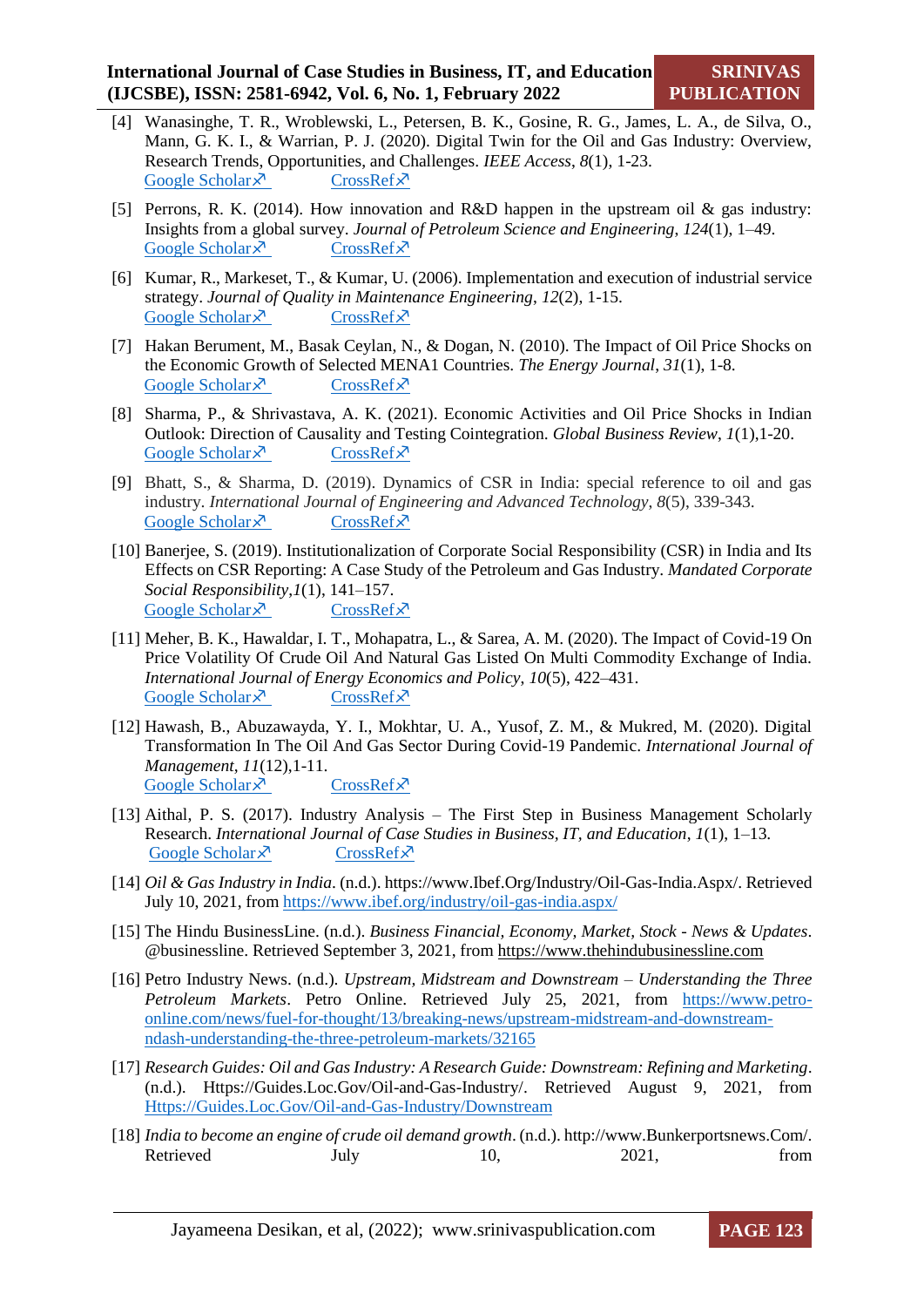[http://www.bunkerportsnews.com/News.aspx?ElementId=1ebdc12c-7a50-4b1d-9c22-](http://www.bunkerportsnews.com/News.aspx?ElementId=1ebdc12c-7a50-4b1d-9c22-824746d709a9) [824746d709a9](http://www.bunkerportsnews.com/News.aspx?ElementId=1ebdc12c-7a50-4b1d-9c22-824746d709a9)

- [19] *10 Oil And Gas Trends To Watch In 2021*. (n.d.). Gartner. Retrieved September 10, 2021, from <https://www.gartner.com/smarterwithgartner/10-oil-and-gas-trends-to-watch-in-2021>
- [20] Baurina, S. B., Garnova, V. Y., & Tchaikovskaya, L. A. (2020). Modern Technological Priorities of the Gas Industry Innovative Development. *IOP Conference Series: Materials Science and Engineering*, *753*(5), 3-4. [Google Scholar](https://iopscience.iop.org/article/10.1088/1757-899X/753/5/052069)  $\times$  [CrossRef](https://doi.org/10.1088/1757-899x/753/5/052069) $\times$
- [21] Mohammadpoor, M., & Torabi, F. (2020). Big Data analytics in oil and gas industry: An emerging trend. *Petroleum*, *6*(4), 321–328. [Google Scholar](https://www.sciencedirect.com/science/article/pii/S2405656118301421?via%3Dihub)  $\times$  [CrossRef](https://doi.org/10.1016/j.petlm.2018.11.001) $\times$
- [22] Beckwith, R. (2011). Managing Big Data: Cloud Computing and Co-Location Centers. *Journal of Petroleum Technology*, *63*(10), 42–45. [Google Scholar](https://onepetro.org/JPT/article-abstract/63/10/42/200016/Managing-Big-Data-Cloud-Computing-and-Co-Location?redirectedFrom=fulltext)  $\times$  [CrossRef](https://doi.org/10.2118/1011-0042-jpt) $\times$
- [23] Tran Vu Tung, Tran Ngoc Trung, Ngo Huu Hai, & Nguyen Thanh Tinh. (2020). Digital transformation in oil and gas companies - A case study of Bien Dong POC. *Petrovietnam Journal*, *10*(1), 67–78. Google Scholar  $\times$  [CrossRef](https://doi.org/10.47800/PVJ.2020.10-07) $\times$
- [24] *Top 10 Oil & Gas Industry Trends & Innovations in 2021*. StartUs Insights. Retrieved September 19, 2021, from [https://www.startus-insights.com/innovators-guide/top-10-oil-gas-industry-trends](https://www.startus-insights.com/innovators-guide/top-10-oil-gas-industry-trends-innovations-in-2021/)[innovations-in-2021/](https://www.startus-insights.com/innovators-guide/top-10-oil-gas-industry-trends-innovations-in-2021/)
- [25] Hajizadeh, Y. (2019). Machine learning in oil and gas; a SWOT analysis approach. *Journal of Petroleum Science and Engineering*, *176*(1), 661–663. [Google Scholar](https://www.sciencedirect.com/science/article/abs/pii/S0920410519301275)  $\times$  [CrossRef](https://doi.org/10.1016/j.petrol.2019.01.113) $\times$
- [26] Bhasin, H. (2019, May 13). *SWOT Analysis of ONGC*. Marketing91. Retrieved September 29, 2021, from<https://www.marketing91.com/swot-analysis-of-ongc/>
- [27] Shastri, A. (n.d.). *SWOT Analysis & Marketing Strategy of Indian Oil Corporation*. IIDE. Retrieved October 2, 2021, from [https://iide.co/case-studies/marketing-strategy-of-indian-oil](https://iide.co/case-studies/marketing-strategy-of-indian-oil-corporation/)[corporation/](https://iide.co/case-studies/marketing-strategy-of-indian-oil-corporation/)
- [28] Aithal, P. S. and Kumar, P. M. (2015, July 10) Applying SWOC Analysis to an Institution of Higher Education*. International Journal of Management, IT and Engineering*, *5*(7), 1-17. [Google Scholar](https://papers.ssrn.com/sol3/papers.cfm?abstract_id=2779000)  $\times$  [CrossRef](https://ssrn.com/abstract=2779000) $\times$
- [29] Giri, A. (2021, October 20). *Top 10 Oil and Gas Companies in India 2021*. Myblogindia. Retrieved October 24, 2021, fro[m https://myblogindia.com/top-10-oil-and-gas-companies-in-india/](https://myblogindia.com/top-10-oil-and-gas-companies-in-india/)
- [30] K, K. (2019, June 27). *Top 10 Largest Oil And Gas Companies in India*. WalkThroughIndia. Retrieved September 19, 2021, from [http://www.walkthroughindia.com/industry/top-10-largest](http://www.walkthroughindia.com/industry/top-10-largest-oil-and-gas-companies-in-india/)[oil-and-gas-companies-in-india/](http://www.walkthroughindia.com/industry/top-10-largest-oil-and-gas-companies-in-india/)
- [31] Admin, B. (2021, September 8). *Top 10 Oil and Gas Companies in India - Learning Center - Fundoodata.co*. Learning Center - Fundoodata.Com. Retrieved August 21, 2021, from <https://www.fundoodata.com/learning-center/top-10-oil-gas-companies-india/>
- [32] *Leading global oil and gas producers based on revenue 2021*. (2021, June 8). Statista. Retrieved October 11, 2021, fro[m https://www.statista.com/statistics/272710/top-10-oil-and-gas-companies](https://www.statista.com/statistics/272710/top-10-oil-and-gas-companies-worldwide-based-on-revenue/)[worldwide-based-on-revenue/](https://www.statista.com/statistics/272710/top-10-oil-and-gas-companies-worldwide-based-on-revenue/)
- [33] *Home: Petroleum Planning & Analysis Cell*. (n.d.). https://www.Ppac.Gov.In/. Retrieved October 2, 2021, from <https://www.ppac.gov.in/WriteReadData/Reports/> 202106180438204451952SnapshotofIndiasOilandGasdataMay2021.pdf
- [34] *India Oil and Gas Upstream Market | 2021 - 26 | Industry Share, Size, Growth - Mordor*